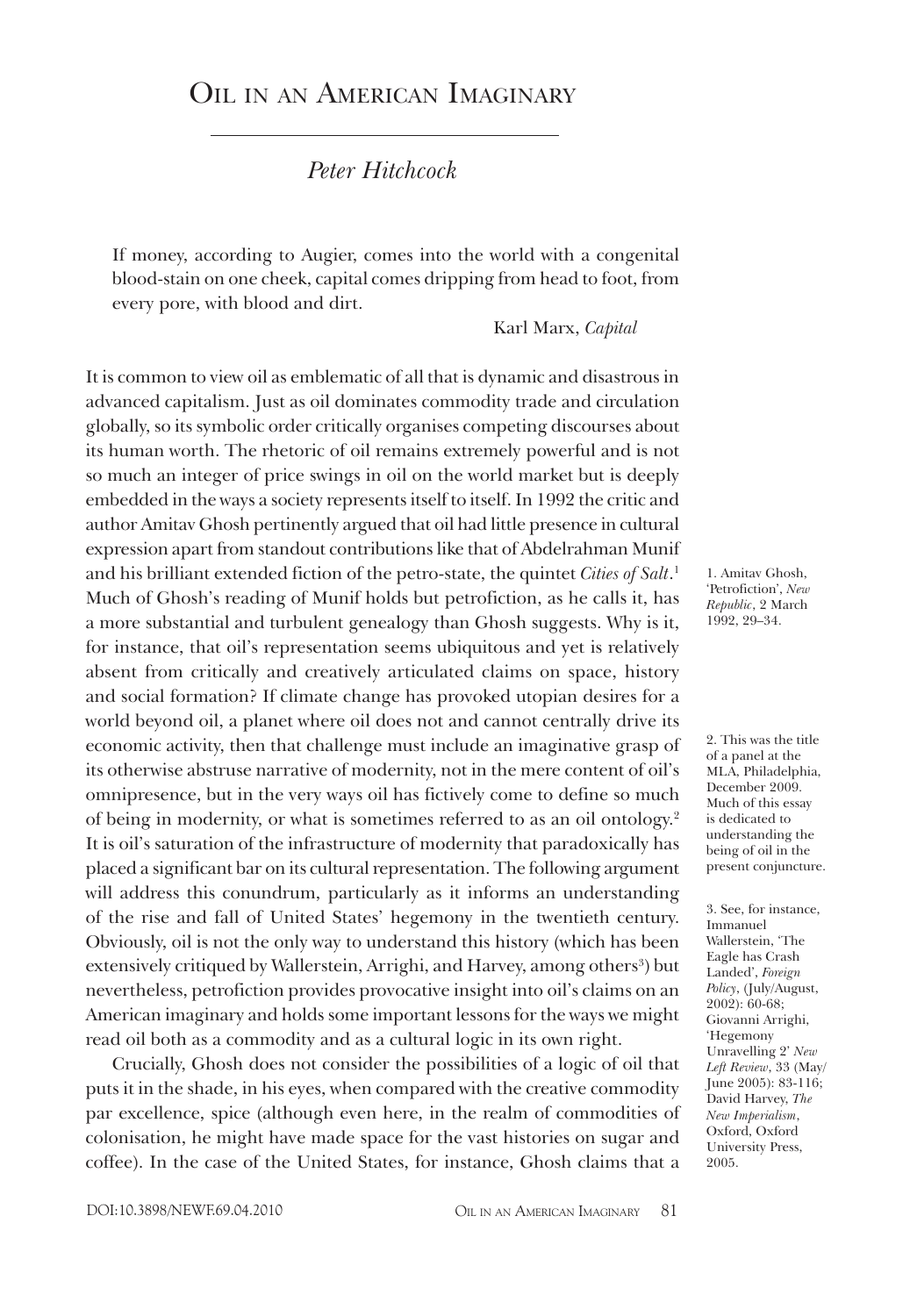4. Ghosh, 'Petrofiction', op. cit., p30.

5. Jacques Lacan, The Four Fundamental Concepts of Psychoanalysis, Alan Sheridan (trans), New York, Norton, 1998, pp53-66.

6. See, Imre Szeman 'System Failure: Oil Futurity and the Anticipation of Disaster', South Atlantic Quarterly, 106, 4 (Fall 2007): 805-823.

7. For my reading of Williams on formation see 'Information in Formation' in Christopher Prendergast (ed), Cultural Materialism: On Raymond Williams. Minneapolis, University of Minnesota Press, 1995, pp340-358.

8. For more on the Suez crisis, see the immenselv useful book by Keith Kyle, Suez, London, St Martins, 1991, and Barry Turner, Suez, 1956: The Inside Story of the First Oil War, London, Hodder Headline, 2007. For the Iran/Iraq conflict see for instance. Efraim Karsh, The Iran-Iraq

literature reflecting oil's great influence - what he terms the 'oil encounter' - never emerged and there is consequently no Great American Oil Novel because to Americans oil 'smells bad': 'It reeks of unavoidable overseas entanglements, a worrisome foreign dependency, economic uncertainty, risky and expensive military enterprises; of thousands of dead civilians and children and all the troublesome questions that lie buried in their graves'.4 Who would want an encounter of this kind, the thinking goes, when it betrays a sordid history harder to wash off than blood or dirt, to recall our epigraph? It is important to underline the fact that Ghosh's position in 1992 derives directly from the experience of the Gulf War: a short but brutal conflict that provides a telling script for the aversion he describes. Furthermore, the immediacy of the war overdetermines at a second level precisely the absence which Ghosh discerns in the literature of oil. If we are to understand the oil encounter and its genealogy, then the Gulf War must be an initial pivot: a veritable *punctum* in a field of apparent over-representation, one that points simultaneously to an encounter - or what Lacan calls a tuché or traumatic experience that interrupts  $repetition<sup>5</sup>$  - in American self representation, but also to a war of position that anticipates the ultimate decline of oil's pivotal role in the global economy. It is a symptom, then, of both troubled hegemony and creative resistance to the same. Crude oil remains a dominant symbol of contemporary global capitalism for now, but there was a certain flourish in the black skies over burning Kuwaiti oilfields that has made the long narration of commodity logic in oil more polemical. In general, oil dependency is not just an economic attachment but appears as a kind of cognitive compulsion that mightily prohibits alternatives to its utility as a commodity and as an array of cultural signifiers. Since I view the problem as primarily dialectical in the broadest sense, rather than as one of cultural expression by itself, the trope of encounter Ghosh invokes should be read both with and against itself. First, how can the encounter be 'missed' when encounters as conflicts are coterminous with 'oil capitalism' (to borrow Imre Szeman's term<sup>6</sup>)? The encounter is 'missed' only to the extent that America's self definition through oil has been inadequately theorised as simultaneously a social, political, economic and cultural trajectory or formation.<sup>7</sup> Second, does not any extensive commentary on this missed encounter simply fill in the absence decried and, by telling a story of oil, negate the thesis that oil prohibits this very tale? Ghosh's position threw down a gauntlet, a challenge to find and elaborate a significant counter-critique of petrofiction rooted in the specific geo-political circumstances of the US's rise to global power over the last century. In the almost twenty years since Ghosh's pronouncement, the task has been enjoined because a waning US hegemony has thrown into relief the possibility of reconfiguring oil's meaning for the American imaginary. This does not mean that the story is now told, but that we are beginning to understand how it might be better expressed. The prohibition continues, but weakens in direct proportion to hegemony's retreat. At this level, war is not the quintessence of the encounter but its violent displacement, an obfuscation of oil's contribution to American self-identity.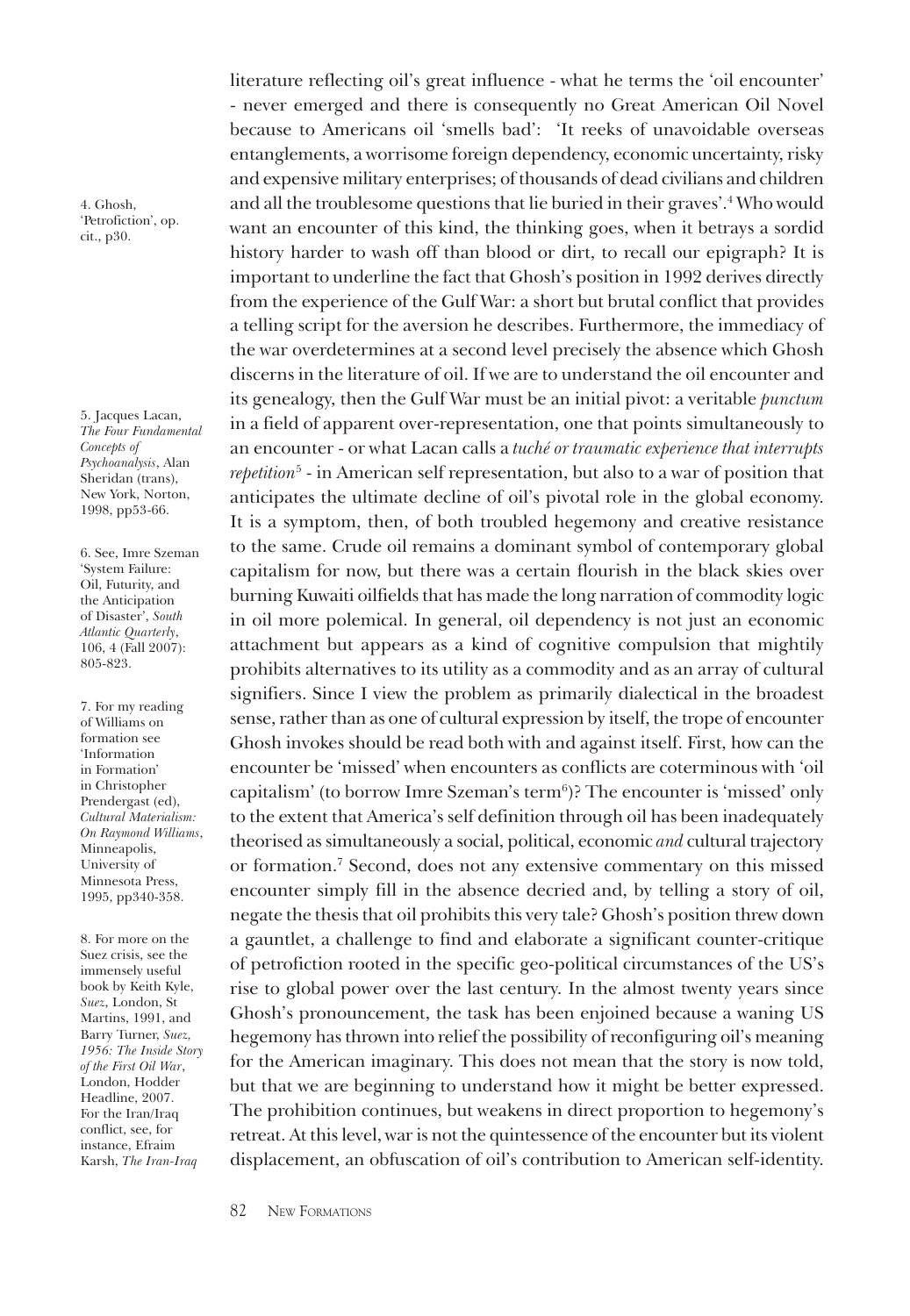Let us consider first, the events of the displacement, then the cultural arc that to a significant degree answers it. The Gulf War itself had two vital precedents that appear largely abstract within an American imaginary: the Suez War of 1956 and the Iran/Iraq War of 1980-1988. For many people these wars are well known but the links between them are insufficiently elaborated.<sup>8</sup> The first war defined the importance of oil distribution channels (by 1955 fully two thirds of Europe's oil supply passed through the Suez Canal); the second war linked territorial dispute directly to the desire for oilfields (principally sovereign right over the province of Khuzestan). The Gulf War essentially multiplied these factors together, giving it the scale of a major global resource conflagration (because of its strategic value, oil appropriation became a major catalyst for battles in the Second World War but was not a primary causus belli in 1939; more on the First World War, however, below). Each oil war, however, necessitates examination as a means to investigate oil's deep insinuation both in geopolitical strategy (the work of Stephen C. Pelletiere is notable in this regard<sup>9</sup>) and in an attendant cultural logic. The Suez crisis, for instance, was one of the last gasps of British Empire, a moment when a declining power sought a coalition (with France and Israel) sufficient to destabilise postcolonial and socialist claims on sea lanes. In addition to its importance for oil supplies, Britain wanted to guarantee its routes to former colonies in the east (a desire that had built the canal) and weaken Nasser's populist government, a project that saw Britain cultivating ties with the Hashemite kingdoms of Jordan and Iraq (consecrated in the Baghdad Pact of 1955). While the military campaign was largely successful, the politics of a flailing hegemony proved disastrous. Indeed, the United States reminded Britain that, although it recognised the importance of both oil routes and undermining Nasserism, its own geopolitical prowess was now paramount and it accordingly threatened the sale of its pound-denominated bonds and encouraged a Saudi Arabian oil boycott. The meaning of the first oil war in West Asia then cannot be separated from this interaction between a falling empire and a rising one.

The second oil war is more complicated in its origins and implications, all of which produces a different resistance to narration within the rhetoric of oil. In 1956, as Britain manoeuvred to be the gatekeeper of oil for Europe, M. King Hubbert delivered a paper at the American Petroleum Institute in San Antonio, Texas where he calculated US oil production would peak in the late Sixties or early Seventies at the latest. Hubbert's peak theory proved correct (it is the standard theory of peak oil) and in 1971 US production began to decline at the same rate as its previous increases.<sup>10</sup> If the new emperor was seen to be militarily vulnerable in the Vietnam War, the meaning of Hubbert's prediction quickly exposed an economic correlate (again, the persistent denial of this weakness does not detract from its continued significance). This vulnerability was fully exploited in the 1973 oil crisis, when the US was punished dearly for its resupply of Israel during the Yom Kippur War. Arab states initiated an embargo on oil exports to the US (worth recalling,

War 1980-1988, London, Osprey, 2002; and Stephen C.Pelletiere, The Iran-Iraq War: Chaos in a Vacuum, New York, Praeger, 1992.

9. Stephen C. Pelletiere, Iraq and the International Oil System: Why America Went to War in the Gulf, New York, Greenwood, 2001: and America's Oil Wars, New York, Praeger, 2004.

10. M. King Hubbert, 'Nuclear Energy and the Fossil Fuels', presented at the spring meeting of the Southern **District Division** of Production. American Petroleum Institute, Plaza Hotel, San Antonio, March 8, 1956, Dallas, American Petroleum Institute Division of Production, 1956. Preprint subject to correction, March 1956. Archived, File Folder (18), Box 156, M. King Hubbert Collection, **Accession Number** 1238. American Heritage Center, University of Wyoming, Laramie, Wyoming. The literature on Hubbert's theory is vast, as is the debate about energy alternatives, hinted in his paper's title. For a recent film that confronts the prospects of peak oil, see A Crude Awakening: The Oil Crash, Basil Gelpke (director), 2006. The allusions to oil as blood at the beginning of the film are particularly provocative, especially given my critique below.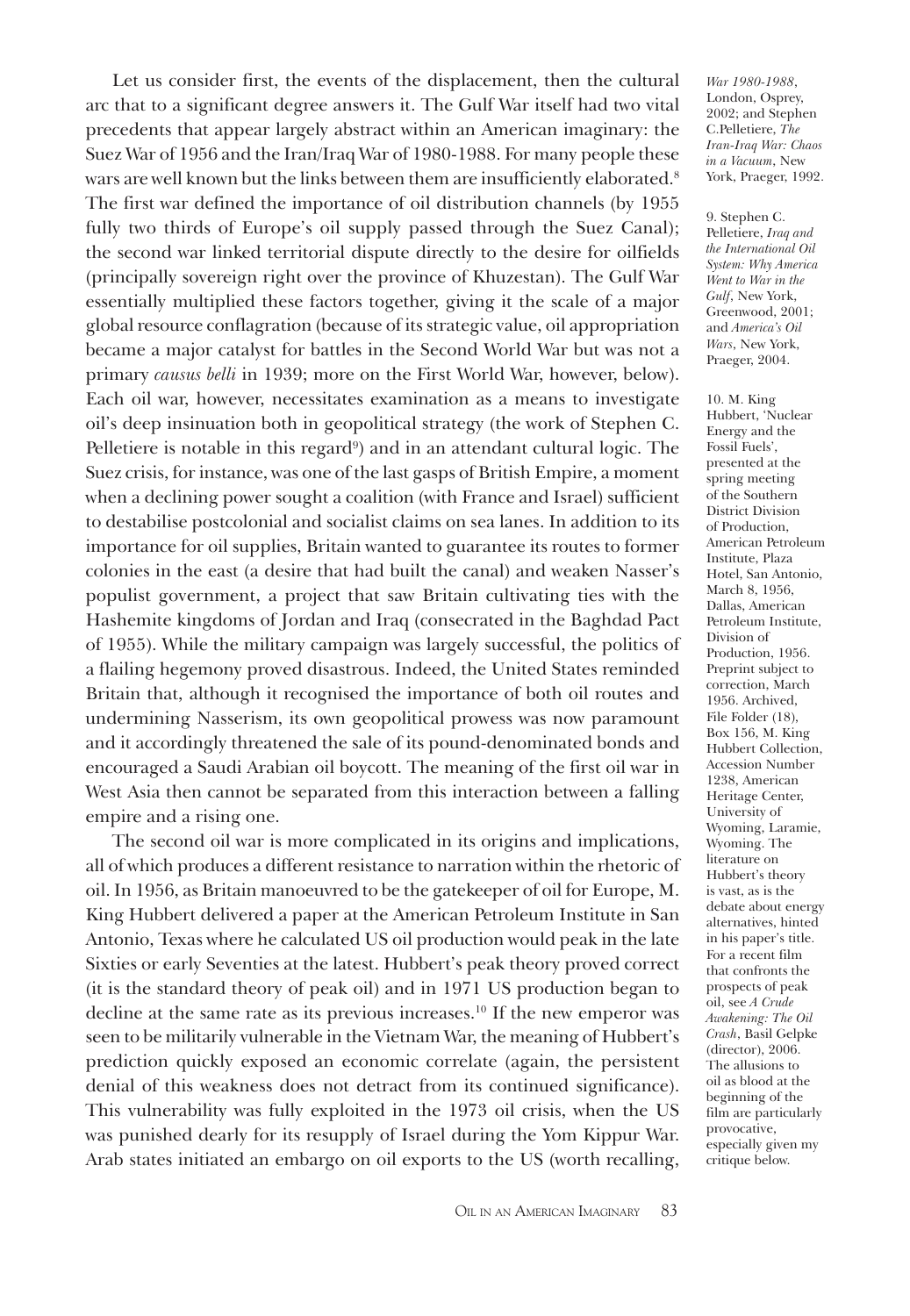given America's previous advocacy of the same tactic against the British) and reduced global production resulting in an almost immediate 400 per cent increase in the price of crude (other states were targeted but the effect in the US was exacerbated by its increasing reliance on oil imports). The economic and political ramifications of this crisis continue to the present day. Just as Germany's aversion to inflationary monetary policy is conditioned by the deep memory of hyperinflation in the Weimar Republic, so US geoculture is mediated by the experience of the 1973 crisis through a displacement that produces Reaganesque bravura and intense militarism in equal measure. In subsequent decades, Americans would be encouraged to repress the images of long lines of cars at gas stations, 'Don't be fuelish' slogans, and the spectre of gas ration coupons.

But before Reaganism could take hold, the law of oil held another lesson. Iran had been a major oil supplier to the US but when the Shah was overthrown and Khomeini took power relations rapidly deteriorated, culminating in the 1979-81 US embassy hostage crisis. Once again, oil geopolitics were recalibrated and there is little doubt the second oil war was facilitated by US encouragement and supply for Iraq's invasion of Iran in 1980 (interestingly, Israel assumed the US position as a key arms provider to Iran, although the US would maintain more covert resupply channels). The Iran-Iraq War had a devastating effect on both countries. For its part, Iraq failed to defeat the Iranian Revolution and could not hold the oil-rich province of Khuzestan. It finished the war with a 14 billion dollar debt to Kuwait, a problem that Saddam Hussein sought to solve two years later, along with outstanding issues on border partition bequeathed by the British in its aforementioned imperial decline.

This, of course, is very much a précis, but the reason we need to redraw its outline is to emphasise the strong role oil played in US policy *prior* to the moment of narrative absence noted by Ghosh. The Gulf War (which is really the second Gulf War given the conflagration between Iran and Iraq) justifies Ghosh's appreciation of Munif's extended fiction; after all, much of the US intervention hinges on a perceived threat to Saudi Arabia and its oil, the subject of Munif's work. Two central difficulties are apparent when reading Munif's quintet in this light. First, Cities of Salt is a wide-ranging and detailed attack on both the avarice of American oil companies and the corruption of Saudi Arabia as the apotheosis of the petro-state. The form of the novel, however, is highly unusual since it suspends the notion of a sharply individualised central character and places opposition to the geopolitical institutionalisation of oil in the hands of Bedouin nomads, whose cultural and community traditions are strong but do not depend on writing in general or novels in particular.<sup>11</sup> Munif's novelisation effectively writes out the speech genres of Bedouin socialisation in order to reveal how oil attempts to smother embedded and creative forms of community, even communities putatively outside the perquisites of the modern state. The chaotic surfaces of the text - timeshifts, repetitions, formal (classical Arabic) and colloquial narration

11. I do not deal with this here, but the formal problems of Munif's work are also bound up with a specific logic of time/space in decolonisation that I have elaborated elsewhere. See Peter Hitchcock, The Long Space, Palo Alto, Stanford University Press, 2010.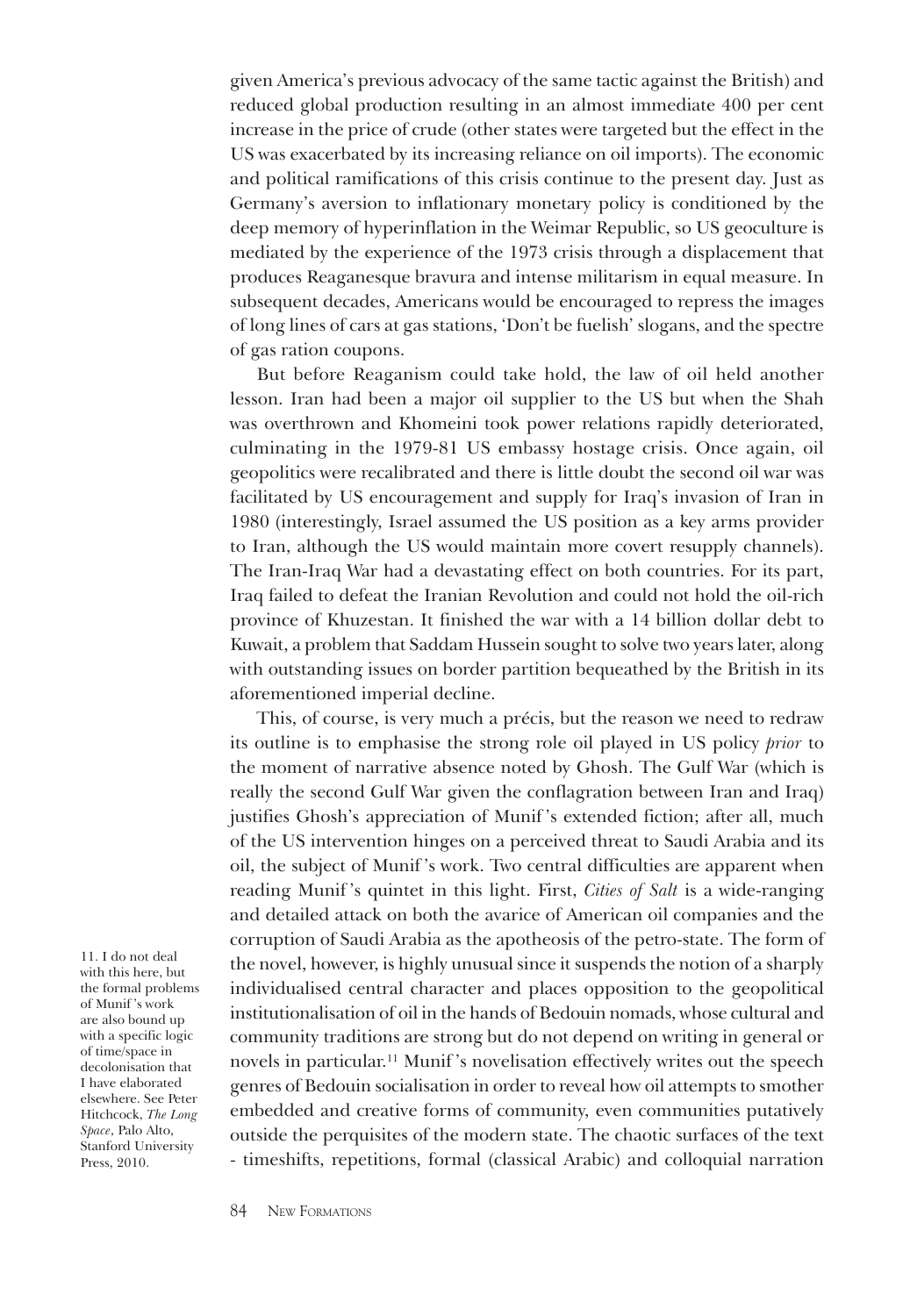(local/regional dialects), lengthy digressions, and transnational locations - have produced many critical detractors who question whether these are novels at all (they note that Munif was trained as an oil economist who came to fiction writing relatively late in life). Meanwhile, the Saudi government overlooked the question of formal integrity for a forthright assessment of content, and accordingly revoked Munif's citizenship. If, as Ghosh argues, oil 'tends to trip fiction into incoherence', the Saudi government nevertheless had little trouble perceiving oil's meaning in Munif's work and the imaginary state of Mooran as a mirror to their own.

The second problem proceeds from the first, which is to say that Munif explores how oil proletarianises - it embodies both extraction from Nature and the value-extraction from labour which is integral to capitalist accumulation. In every instance where Ghosh considers oil's possible interlocutors and detractors in his article he underestimates oil's logic of objectification, which is itself a function of its role in class relations. It is not just that the world of oil is 'bafflingly multilingual' or simply that oil deposits are located in areas remote from the largely urban centres of Arab literary culture, but also that it entails a complex network of class formation and affiliation. This is the reason Ghosh writes off Munif's portrayal of an oil-worker strike as 'wish-fulfilment'. Ghosh does acknowledge the power of the oil oligarchies to weaken any will to class opposition in the oilfields by exploiting poor migrant workers, but this is a comment on class tactics not its theoretical understanding. The point is not that oil workers of the Arabian peninsula have simply been politically ineffective but that their position within the logic of oil is potentially decisive; hence, the extraordinary lengths to which states and companies will go to diffuse oil production's class resonance. But this is also, by and by, why a more robust genealogy of oil narrative has seemed to cheat articulation. Its anti-colonial and postcolonial lineaments might appear more effectively intertwined<sup>12</sup> yet the industry's class characteristics seem veritably unwriteable, except in the somewhat dry prose of economic exegesis (indeed, Munif's professional experience cannot help intruding into his text; it is perhaps for this reason Peter Theroux's translation edits five volumes down to three). Ghosh is certainly right about one matter, however: Munif's use of satire to pillory the region's oil sheikhs can only fall short of their consummate ability to parody themselves. There is nothing subtle about their unapologetic indulgence, but the fetish of oil makes desirous governments and corporations pander to their every excess. At this level, the scandal and vulgarity of oil defies all attempts to fictionalise the extent of its hubris. And the arcane alignment of pre-modern monarchies with modernity's malevolence cannot be broken by satire alone.

Part of Iraq's rationale for invading Kuwait in 1990 was that their shared boundary sat atop vast oil reserves and necessitated recalibration beyond the arbitrary and capricious mapping of the British. In addition, Iraq accused Kuwait of slant drilling or directional drilling and believed Kuwait was stealing oil from Iraqi fields. Slant drilling technology is improving

12. A condition of emergence registered in other national spaces of oil production. See, for instance, Jennifer Wenzel, 'Petro-Magic-Realism: Toward a Political Ecology of Nigerian Literature', Postcolonial Studies, 9, 4 (2006): 449-464.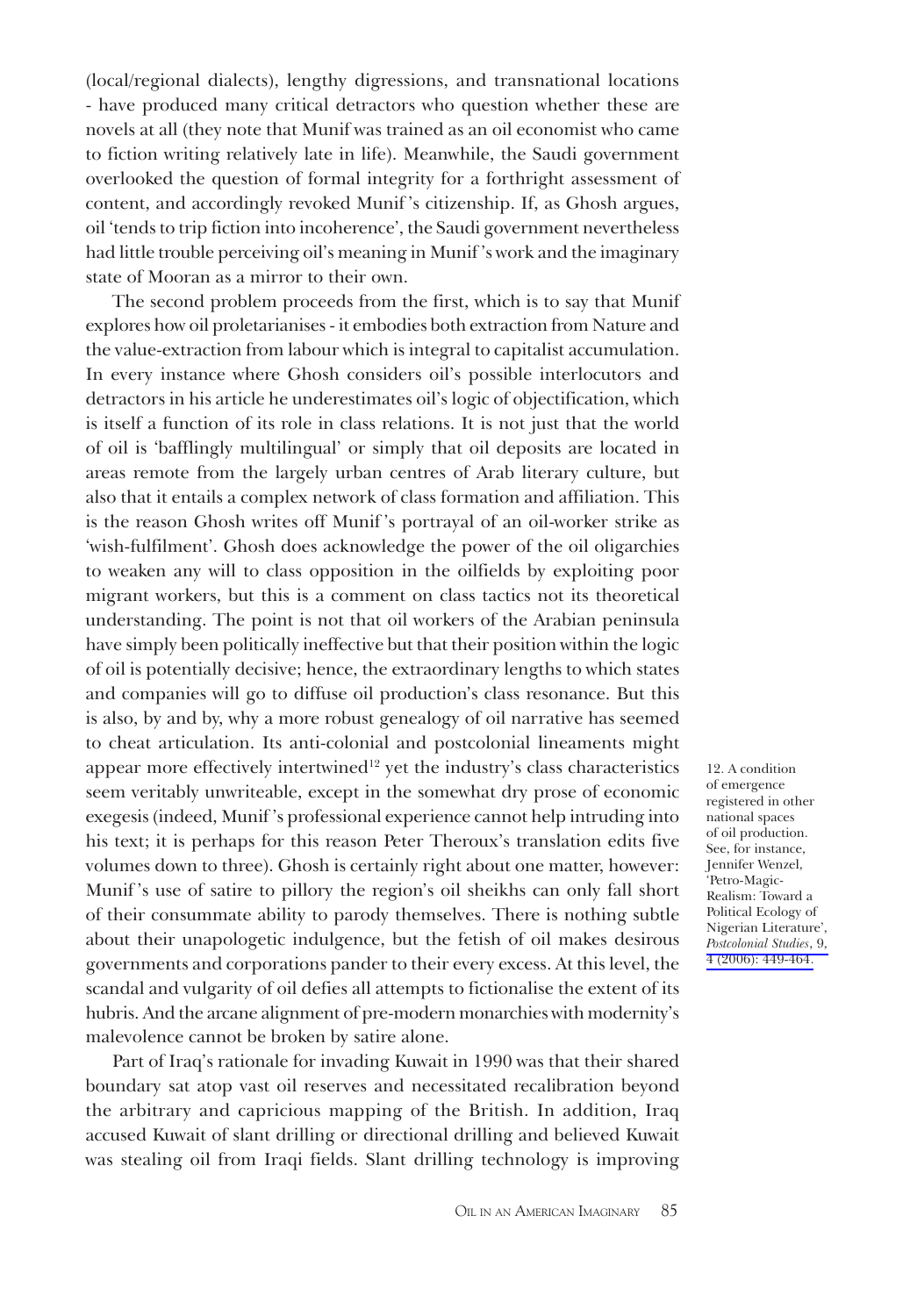13. These include claims that Iraq's military was amassing at Saudi Arabia's border - satellite images obtained later showed no such force. Iraqi soldiers were also said to be pulling Kuwaiti babies from incubators and leaving them to die - the eyewitness to this was subsequently revealed as a member of the Kuwait royal family and the daughter of the Kuwaiti ambassador to the **United States!** 

14. Peter Hitchcock, **Imaginary States:** Studies in Cultural Transnationalism. Urban/Champaign, University of Illinois Press, 2003.

(enough for Halliburton to own a subsidiary that specialises in it) but at the time it only allowed a slant of about a mile from the wellhead and no such rig existed so close to Iraq's border (ironically, the United Nations redrew the border after the Gulf War and as a result Kuwait gained eleven oil wells). The flimsiness of Saddam Hussein's basis for war was almost as transparent as the one offered up by the United States for its intervention ('Saudi Arabia invited us'). Certainly, the United Nations produced precise resolutions but a host of propaganda manoeuvres<sup>13</sup> ensured a belligerent outcome and the presence of US bases right next door to its resource interests. The construction of these bases, particularly in Saudi Arabia, the land of Mecca, would help persuade combatants elsewhere, notably Osama Bin Laden, that another war was necessary. And so it goes.

Nothing could be more stark than the contrast between the second oil war and the third. Whereas Iran and Iraq battled each other for eight years with largely effete technology and strategy (the heavy reliance on trenches echoing the First World War), the war of 1991 lasted barely 100 hours and featured degrees of hi-tech extermination (and digitisation) previously thought to be the domain of science fiction and video games. When Ghosh writes of the rarity of good oil fiction, the image of 700 oil wells burning simultaneously exists as an abject provocation and yet, almost two decades after the war, there is precious little fiction that examines the role of oil either as alibi or goal in its conduct. Most of the narrative fiction dedicated to the Gulf War focuses on its military exploits and this is true of many of the documentaries it spawned (a good number of which are highly critical of the premises, action, and aftermath of the conflict). Films like *Three Kings* (1999) and *Jarhead* (2005) primarily deploy oil's role in the war as a backdrop and substitute cynicism for satire at key junctures (poignantly, for the lead character in the latter the war itself is a missed encounter). Countless other mass-market fictions echo a sense of military triumphalism, overwhelming technological superiority, and 'smart' kills. After three oil wars in the region, Ghosh is right to question oil's imaginative block on articulation which, as I have suggested, is connected to a specific ubiquity, the certitude of its symbolic logic in the way we live now (one that flies in the face of oil's increasing scarcity). It is equally the case that the first three oil wars were never only about oil and to privilege the commodity in this way is to misread crucially the critical circuits of power that obtain in each conflict. But, just as commodity chain analysis can point to structural social and economic imperatives far beyond the basic materiality of a commodity itself, (something I have discussed elsewhere<sup>14</sup>) so the occluded and yet critical role of oil on the global stage has a symptomatic purchase on what states would prefer not to say about their constitutive logics, however much these exceed the reliance on a single commodity (although too many states are indeed one-commodity economies). This need not or should not deter any fictional representation, but oil is also a cultural logic that dares any writer to express its real, not as some character or passing reference, but as a very mode of referentiality, a texture in the way stories get told. On one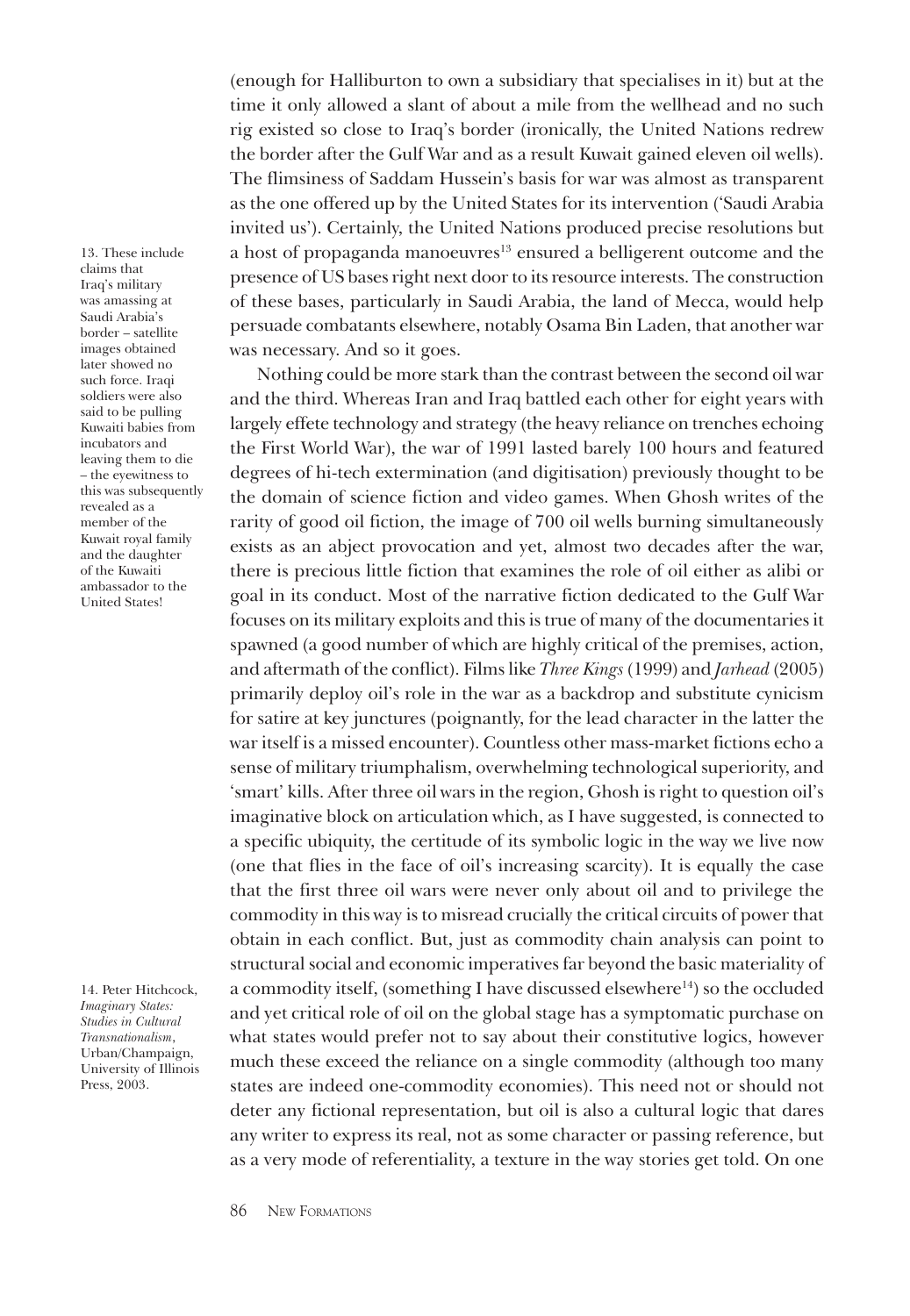level, this might seem a classic case of dependency that produces a shameinduced denial; on another, it appears closer to an ideological suasion that functions as a non-said, to borrow from Pierre Macherey, beneath and between the worlds expressed.<sup>15</sup> I want to investigate this difficulty further in two ways: first by addressing its instantiation in the fourth oil war (the Iraq War, or Third Gulf War); and second, by turning Ghosh's position on its head in order to argue that the purported absence of the Great American Oil novel is an explicable *méconnaissance* that requires further examination within the history I have indicated so far. Indeed, such a narrative of oil constructs cultural brackets for the American Century just as it holds a warning about our ability to articulate and read resource scarcity in the future.

In March 2001, the Cheney Energy Task Force met to discuss several maps of West Asian oilfields, including those of Saudi Arabia, the United Arab Emirates and Iraq. In addition, documents from the meeting obtained by Judicial Watch under the Freedom of Information Act include an extensive list of countries and companies with signed or pending oil contracts with Iraq. For obvious reasons, the United States was excluded from the list and this was a source of deep concern to a Bush administration looking to garner access to the world's second largest proven oil reserves. Such statements are the stuff of conspiracy theories, as former UK Prime Minister Tony Blair once put it, but, just as WMD claims and terrorist cells turned out to be chimeras, so the coincidence of oil and the subsequent tearing up of all those inconvenient contracts cited at the Cheney meeting has taken on a shape that is a good deal less spectral. Cheney knew a lot about the value of oil, both from his boosterism of Wyoming's coal and oil industries as a House Representative for the state, and as a CEO of Halliburton, a leading contractor in the energy sector and again, coincidentally, a major recipient of government contracts in the wake of the Iraq invasion. He was also an old hand at dealing with Iraq, having been Secretary of Defence during the Gulf War. Finally, in 1997 Cheney was a founding member of the Project for a New American Century (PNAC), a 'think-tank' including Donald Rumsfeld (who Cheney later supported as Defence Secretary) that explicitly argued for the removal of Saddam Hussein and the protection of US oil interests (see, for instance, its open letter to President Clinton on 26 January, 1998<sup>16</sup>). Everybody opposed to the war has said it was about oil, yet no amount of facts could either prevent the onset of war or change the flow of oil in its outcome.<sup>17</sup> As of the end of 2009 Iraq was continuing to pay 5% of its oil revenue into a UN mandated compensation fund, as well as compensating Kuwait for Gulf War reparations and monies owed to it for subsidising the Iran/Iraq war. A significant portion of the oil revenue, however, sits in the Federal Reserve Bank of New York, overseen by international bodies concerned to monitor its disbursement. Billions of other dollars from the sale of Iraq's oil simply disappears in a fog of corruption, cash and carry practices, and private contractor payoffs. The platitude says you cannot make this up but that is also oil's generative law: everywhere and obvious, it must be opaque or otherwise fantastic.

15 See Pierre Macherey, A Theory of Literary Production, Geoffrey Wall (trans), London, Routledge, 2006.

16. See, www. newamericancentury. org/iraqclintonletter. htm: The only acceptable strategy is one that eliminates the possibility that Iraq will be able to use or threaten to use weapons of mass destruction. In the near term, this means a willingness to undertake military action as diplomacy is clearly failing. In the long term, it means removing Saddam Hussein and his regime from power. That now needs to become the aim of American foreign policy.'

17. See, for instance, Steven Hurst, The United States and Iraq Since 1979: Hegemony, Oil, and War, Edinburgh, Edinburgh University Press, 2009; and Linda McQuaig, It's the Crude, Dude: Greed, Gas, War and the American Way, Toronto, Thomas Dunne, 2006.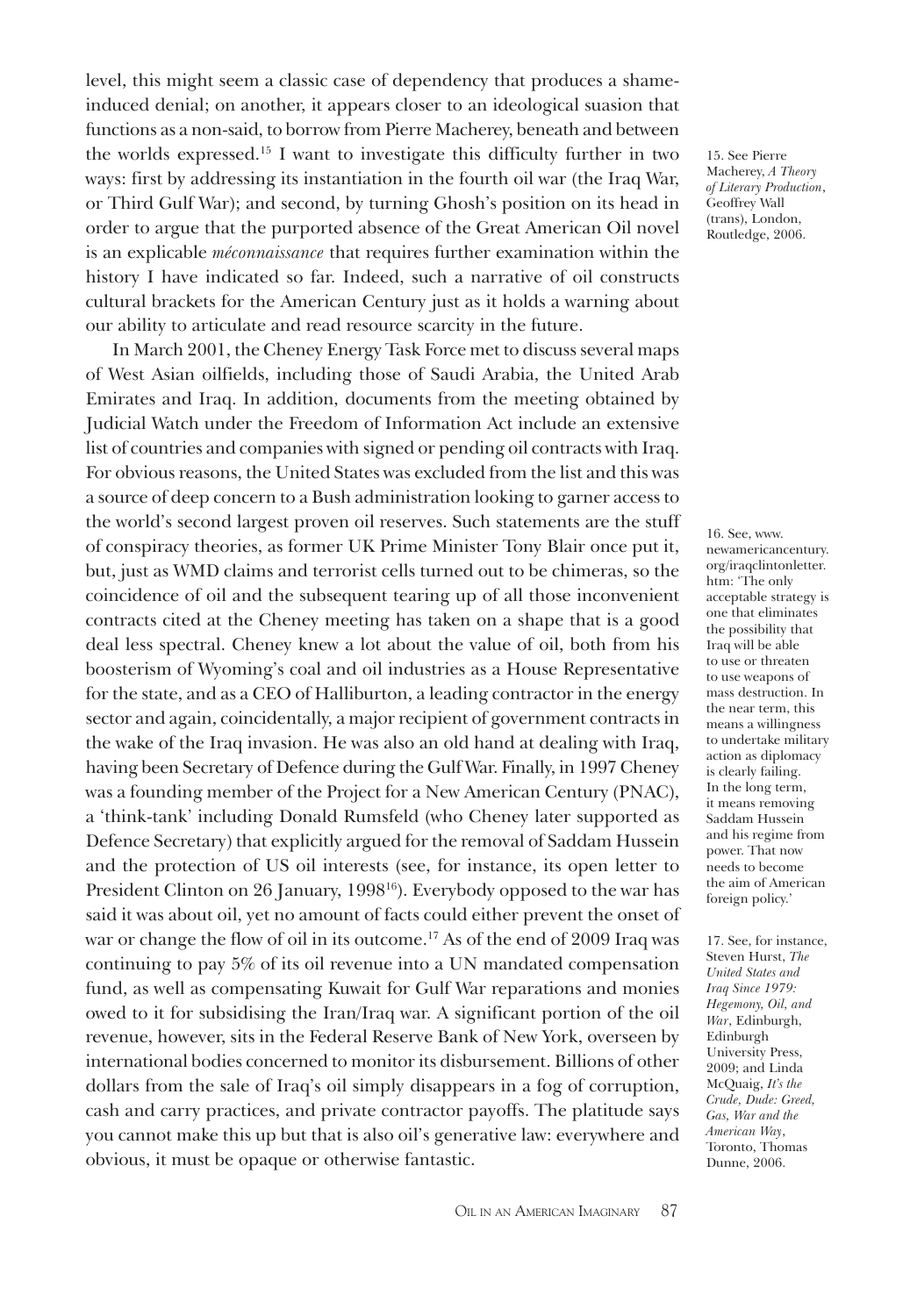One could make the case that the Gulf War did not really end and, with barely a two-year respite between 1988 and 1990, it has been going on for thirty years. From the liberation of Kuwait to the liberation of Iraq, Iraq was regularly bombed in connection with the policing of no-fly zones. The current war was initiated not because Saddam Hussein had a huge army and WMDs but precisely because the opposite was the case: Iraq's military was decimated in the Gulf War and it was easily overrun in early 2003 (as military strategists pointed out, the possession of WMDs is a strong deterrent to ground wars of any kind). Indeed, PNAC cited Iraq's military weakness as another reason for invasion, since the US was committed to the use of Iraq as a buffer against Iran's influence in the region, both with regard to Israel and to oil assets. It is quite natural for states to resist the perception that their interest is in 'oil encounters' but this suppression is the very substance of oil's reality for geopolitics. The unpleasant truths of wars that kill innocents and produce environmental disasters are much easier to explicate than the tuché stitching these truths together into the fabric of the modern state. Both, of course, are subject to a third discourse, 'diplomacy', at once the most privileged and respected among the three but the one most likely to be banalised within the terms of globalisation, as then Secretary of State Colin Powell's address to the UN General Assembly on February 5th, 2003 made patently clear. It is not that Powell lied but that truth simply did not matter. The slogan that appeared at many anti-war rallies, 'No blood for oil' was summarily answered by the shock and awe bombing of Baghdad of 21 March, 2003: 'There will be blood'.<sup>18</sup>

Truth in fiction has a hard time expressing such events, while historians struggle to understand the obscure transactions of modern states. My point is not simply to tell this story once again (especially since repetition may play a role in its continuing abstraction), nor even to invoke it by polemical gloss, but to figure how so much narration might still limit creative articulation, as if modernity has reached an inertia that even fiction cannot fathom. The reason it is difficult to imagine an end to the Iraq War is not because exit strategies are messy and democracies even messier but because Iraq remains a petro-state subject to the desire for resource hegemony. Other petro-states survive by authoritarianism but Iraq no longer has that brutal unifier except in the figure of the occupier itself, who strenuously claims the opposite. For the time being oil can be extracted with Iraq as a failed state (a formula that worked well during Algeria's civil war in the Nineties), just as long as the pipelines are unbroken, a matter of access that leads almost directly from our first example, Suez.<sup>19</sup>

Novels can make from anything, the thinking goes - through novelisation, in Bakhtin's sense, the genre ingests all others; like oil, the novel has a way of clinging to all it finds. This, however, is a source of frustration for Ghosh who discovers the slipperiness of oil sliding beyond the adaptability of the novel. Claire Chambers, for instance, has noted how Ghosh in his first novel, Circle of Reason, attempts to bring formal subtlety to oil's otherwise amorphous

18. This statement also answers the rhetorical question of the Retort collective: 'Blood for Oil?' See, Retort (Ian Boal et al), Afflicted Powers, London, Verso, 2005.

19. In November, 2009 Exxon-Mobil was awarded the rights to Iraq's West Ourna 1 oilfield. British Petroleum and the new behemoth on the block. China National Petroleum Corp, were given extensive rights to the huge Rumaila field. As my analysis of Sinclair will suggest, one narrative in particular has come full circle.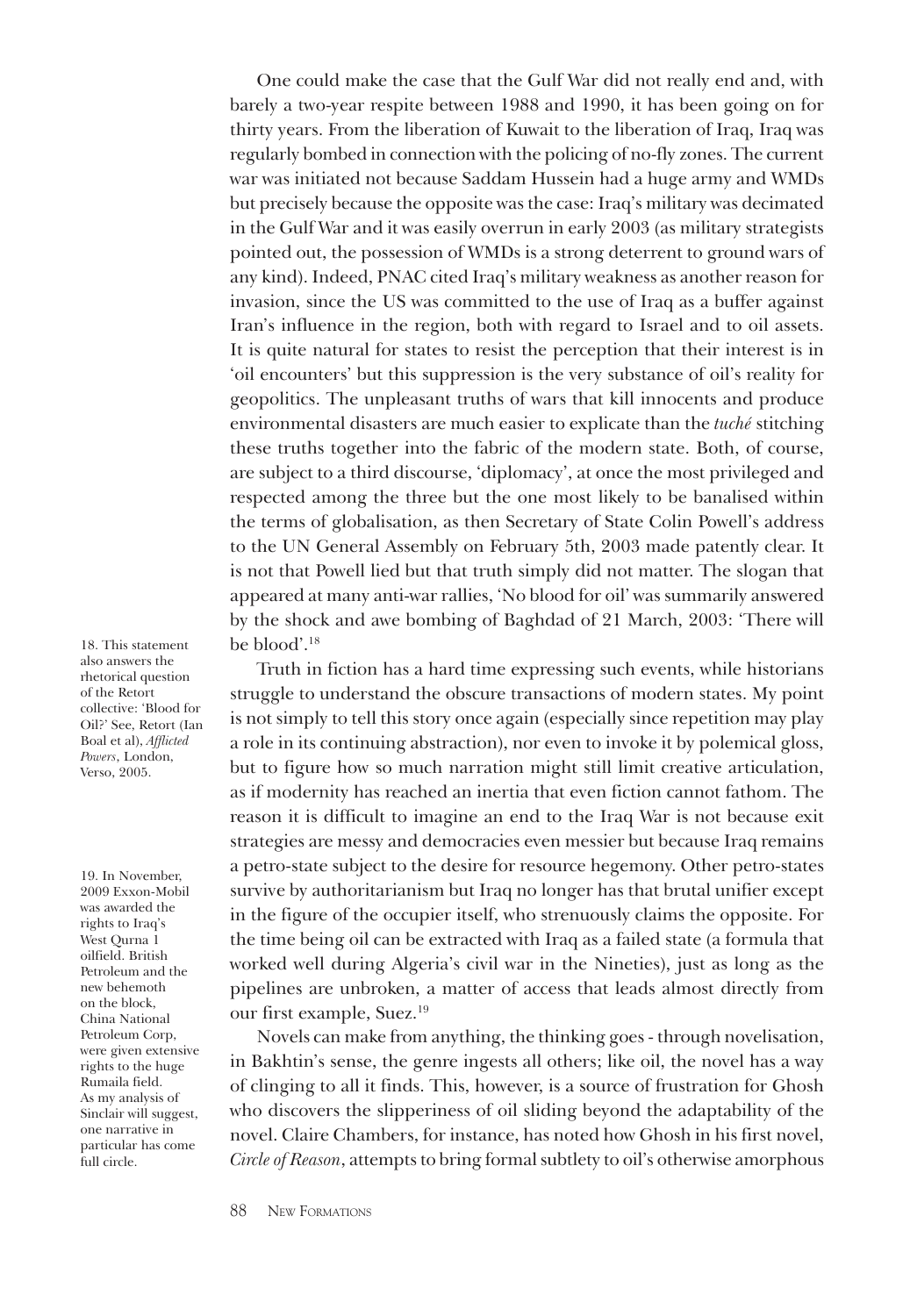register in petro-states.<sup>20</sup> His answer, Chambers argues, is to mix picaresque and social realist elements in his representation of 'al Ghazira', a space of oil encounter at the heart of his narrative. But while the experimentation is laudable, the calculated messiness of the text betrays his greater aim: to understand what is specific to a West Asian modernity that hinges on oil. Despite Ghosh's own estimable work, both in Circle Of Reason and In an Antique Land, he notes 'the truth is we do not yet possess the form that can give the Oil Encounter a literary expression'.<sup>21</sup> The comment extends to his critique of Munif's Cities of Salt where, for all the author's expertise in the subject (a PhD in Oil Economics, various positions in the Syrian Oil Company, and head of an Iraqi journal, Oil and Development), Munif has the workers win their struggle against big American oil and see off the emir who was its proxy. This, Ghosh intones, is 'nothing more than escapist fantasy'. To the extent that no story of decolonisation has simultaneously embedded and elaborated this denouement in the oil encounter, Ghosh is correct. But what if the very structure of the oil encounter compels the suppression of a missed encounter such as the uprising that Munif narrates, so that what the novel struggles to represent is the frame of this very missed encounter, the traumatic experience or tuché in the real of oil's meaning for modernity? On this level, Munif's 'fantasy' is not 'nostalgia' as Ghosh puts it, but an extended dream of the political economy of oil in globalisation, one that hinges on a transnational division of labour. Oil wars are not simply or only expressions of class war but symptomatically enact the crass inequalities that inhere in them. This would not excuse the 'fantasy' of working-class victory (even nationalisation cannot guarantee such a triumph, as the experience of Venezuela underlines) but it does raise a question about the logic of the oil encounter that encloses, so to speak, oil wars in the current conjuncture. To address this problem, which is also in the form of a missed encounter, we must think differently about its substance. Or, as Ghosh revealingly puts it: Try and imagine a major American writer taking on the Oil Encounter. The idea is literarily inconceivable'. Let's try anyway.

In 1927 Upton Sinclair published Oil!, an extended novel which so closely imagines American being through oil, that the latter seems the quintessence of Americanness.<sup>22</sup> A muckraking extravaganza in the tradition of Sinclair's own The Jungle, Oil! is the story of Bunny Ross and his father, a rags to riches oil tycoon J. Arnold Ross. No aspect of the Southern California oil boom in the early twentieth century is excluded, whether it be the chicanery used to secure land leases, the bribes doled out to maintain sympathetic policies in Washington, or the American oil industry's ability to extend American power through exploration and extraction around the world. Sinclair's descriptive powers are every bit as visceral here as in his work on the meat industry and, if anything, he displays a more nuanced understanding of the political battles at stake in an oil economy. True, the novel embraces industrial prowess as central to a vibrant modernity (the opening chapter, for instance, is an extended paean to the automobile and the desire for velocity) but its critique

20. Claire Chambers, 'Representations of the Oil Encounter in Amitav Ghosh's The Circle of Reason', Journal of Commonwealth Literature, 41, 1  $(2006): 33-50.$ 

91 Ghosh 'Petrofiction', op. cit., p31.

22. Upton Sinclair. Oil!, New York, Penguin, 2007.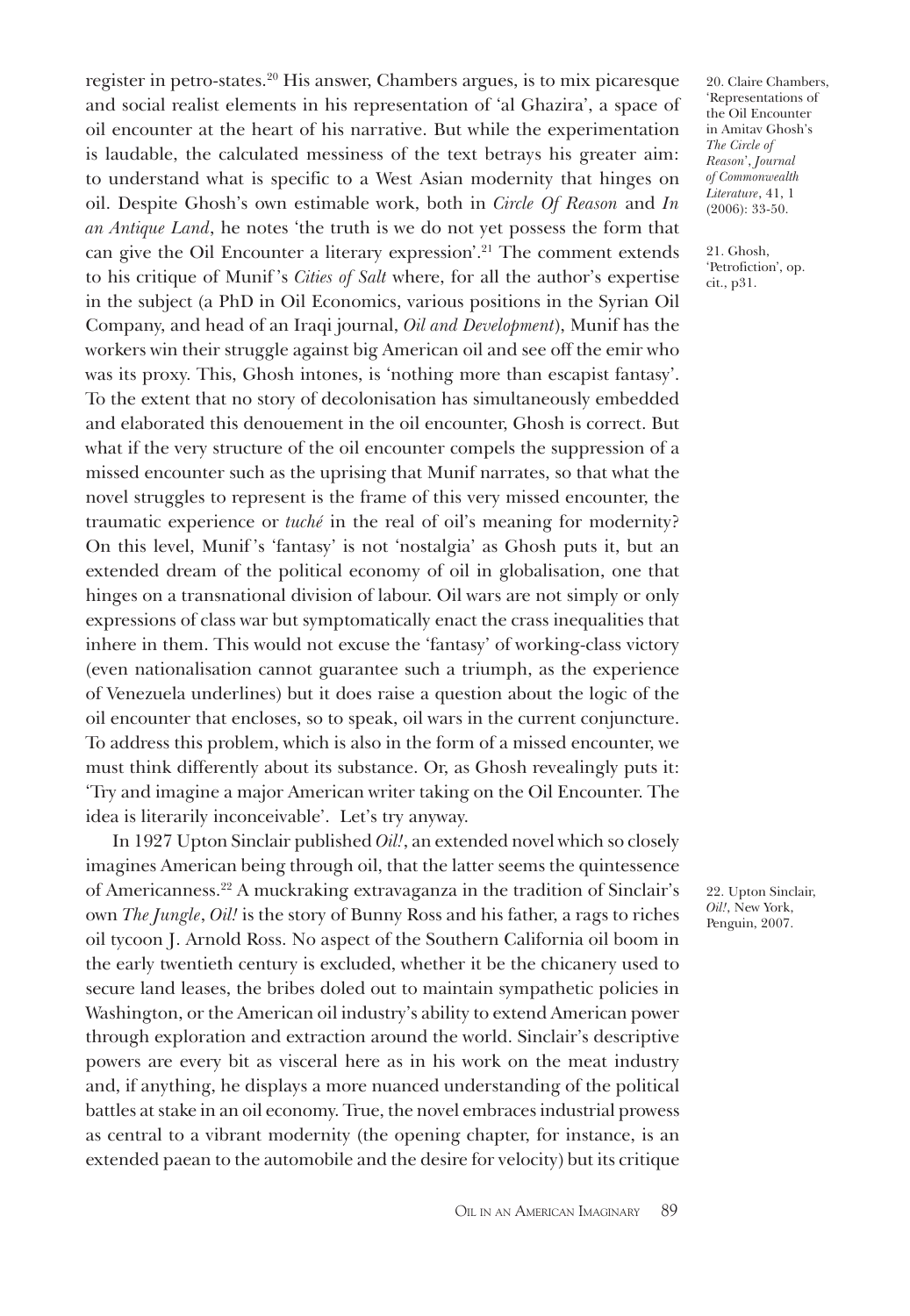of capitalism far exceeds Munif's reading, that often clings too closely to economic integers insufficiently elaborated within a cultural logic. And, if Munif (and to a lesser extent Ghosh) impresses with his sensitivity to class discourse, it is Sinclair who permits a creative ambivalence in class tension that cannot be resolved by oil encounters alone. On this score, Ghosh is simply wrong: the Great American Oil Novel is contemporaneous with the emergence of oil in American history. Sinclair's oil encounter may be focused more on the oil industry's impact on American families and communities rather than oil economics as a logic of American imperial need, but it nevertheless directly confronts the transformation any discovery of oil produces in the modern period, this time within the very infrastructure of the American state.

The formal challenge of the oil encounter remains, and if Oil! resonates today it seems that it is more because of the prescience of its content than for its lessons about degrees of inexpressibility in building its narrative from the raw facts of Unocal's rise to prominence in the Californian oil boom. Here, perhaps, Sinclair trusts his satirical eye more than his novelistic verve, for Oil! suffers from a kind of breathless Op-Ed stylistic, great for pillorying public figures but less incisive when it comes to the generic peculiarity of oil's impasse for imaginative prose. Sinclair's writing chases the plot from paragraph to paragraph and reduces the possibility of reflection arising from the underlying themes of economic justice and moral clarity. Like Munif, however, Sinclair has a passionate interest in the process of oil extraction and this may provide clues to its substance as a missed encounter (that which cannot be represented as understanding or as a knowledge in representation - the weight between these two aspects is also part of its aesthetic impasse). Sinclair will often explain oil's process while setting off its meaning, a division with tragic consequences for J. Arnold Ross, if not for his love-blind son.

Chapter Three of *Oil!* contains extensive details about the process of oil extraction: 'Far down in the ground, underneath the Ross-Bankside No.1, a great block of steel was turning round and round. The under surface of it had blunt steel teeth, like a nutmeg-grater; on top of it rested a couple of thousand feet of steel tubing, the 'drill-stem,' a weight of twenty tons pressing it down; so, as it turned, it ate into the solid rock, grinding it to powder' (p65). This phallic power both consumes nature and forces it into a new configuration. Mud is pumped through tubes then back up to the surface with the detritus of the bore itself. Oil, of course, can flow naturally to the surface (in the novel, Ross's interest in the Watkins ranch is derived from this observation), but nothing quite collapses inside/outside like the apparent ecstasy of a successful well: 'Then they would go down for another fifty; and presently they would find they didn't have to go so far, the pressure was shoving the column of water up in the hole. Then you knew you were getting near to the end; one or two more trips of the bailer, and the water would be shot out of the hole, and mud and water and oil would spout up over the top of the derrick, staining it a lovely dripping black ... There she came! There was a cheer from all hands, and the spectators went flying to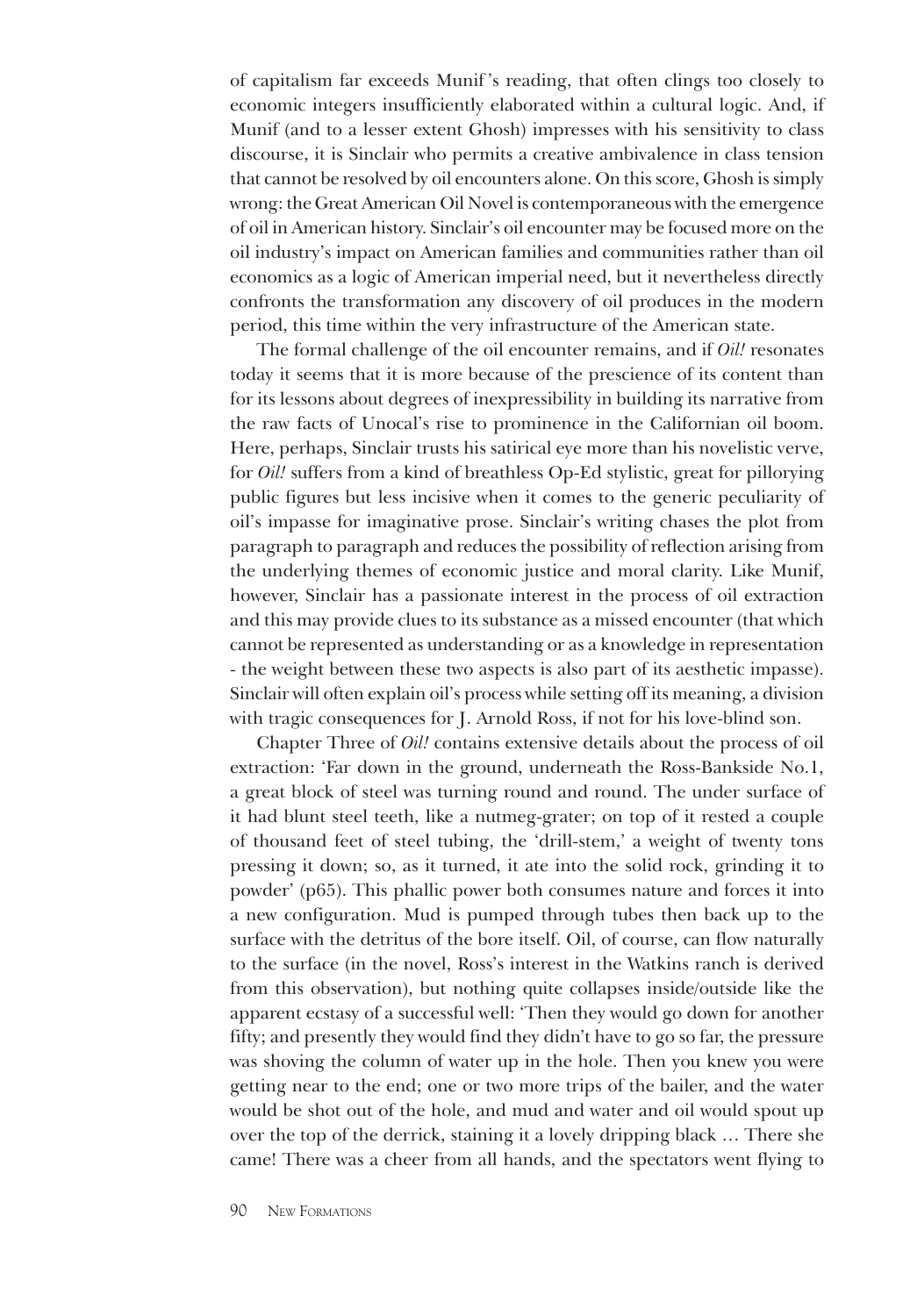avoid the oily spray blown by the wind' (pp77-78). While the obviousness of the sexual discourse is reminiscent of another American epic of industry, Moby Dick, this might actually support Ghosh's contention that for Americans oil is dirty. In puritanical eyes, Sinclair's orgiastic celebration of oil extraction surely sanctions a questionable desire and, when coupled with the corruption he finds at almost every turn, offers an American dream sullied by the rapacity of exploitation and objectification. Yet Ghosh is attempting to explain why the oil narrative has not come to light in American fiction, not why evidence to the contrary might be deemed objectionable to the American way (interestingly, Munif answers American objectification by depersonalising oil businessmen in his quintet - for the most part they are simply nameless 'Americans').

Sinclair, on the other hand, wants to make oil more intimately American. In the passage just quoted, note how he switches from third person to second so that we shift from a bland spectatorship of the workings of oil extraction to the moment you know it stains you too. This comes close to Bakhtin's sense of double-voiced discourse: here the interpellation of the reader in the event questions the objectivity of the primary description. The internal polemic is about what exactly is being celebrated. If Sinclair never puts a finer point on his prose, these shared experiences come close to imagining a community of oil, hierarchical but nevertheless bound to a common destiny in the ability to make as if from nothing. Sinclair always loved that special American necromancy; he lamented, however, that it only seemed to flow through the most crass and greedy forms of capital accumulation. This is not just the moral and ethical dilemma of Sinclair's novel (materialist and spiritualist options are equally reprehensible in the narrative) but a significant tension in how we gauge the emergence of an American century.

What Sinclair fathoms is how an American experience of space as freedom cuts against the necessity for enclosure in its exploration. The car enables the joy of movement Sinclair describes in the opening chapter of *Oil!* but also represents a logic of production and a privatisation of space in its realisation. It is worth remembering that Sinclair comes to petrofiction because his wife owned land at the edge of Los Angeles where oil had been discovered. When he attended meetings of landowners attempting to fashion sales to oil companies, Sinclair began to understand up close the synergy between the promise of mobility and the rapacity of the business model it embraces. Oil revolutionizes space in California (as it had done in Pennsylvania and Texas) but suspends the capacity to imagine beyond its logic. That some of the richest people in modern world history, (John D. Rockefeller, [Standard Oil], Andrew W. Mellon [Gulf], and J. Paul Getty [Getty Oil]) embody this freedom/enclosure nexus is hardly a coincidence. From this strata of American business Sinclair draws a composite figure in J. Arnold Ross, one who is not mean-spirited but nevertheless believes that accumulation through oil legitimates his ruthlessness. Sometimes, as in his procurement of the Watkins Ranch, it is guile more than greed that serves Ross's purpose, and here Sinclair makes good use of Bunny, and to some extent Paul Watkins, as ethical foils.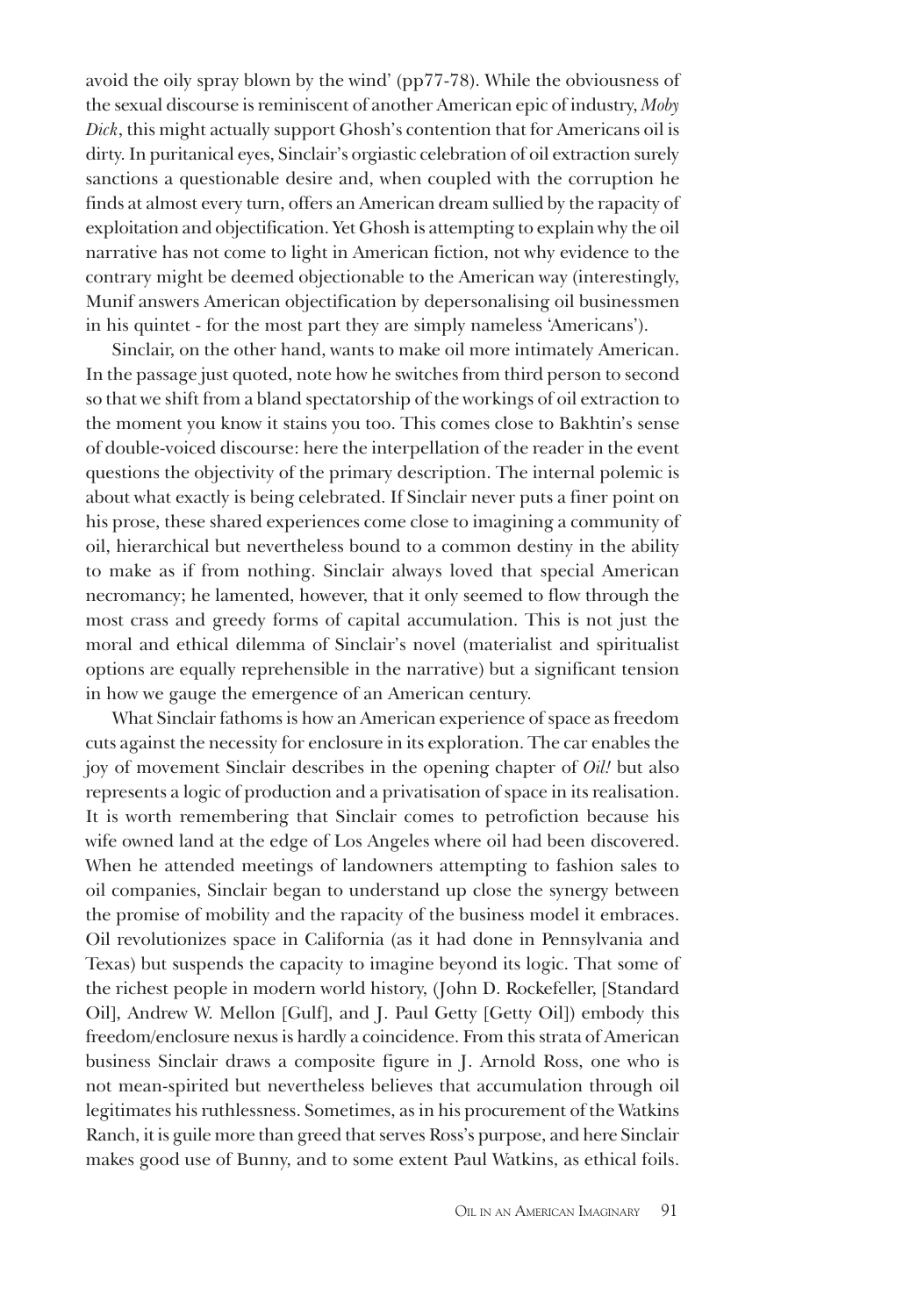In general, however, the strategies pursued are read as American frontier industrialism, with oil as its most generous and powerful assistant. There are several ways in which *Oil!* writes itself into the genealogy sketched above and we can only begin to indicate this fateful pre-scription on this occasion.

American power, for instance, is premised not just on the discovery of oil as a domestic resource used to 'cover' its vast spaces but on an articulation of geopolitical and geocultural reach. While Sinclair may seem to squeeze this narrative into the confines of a social-realist Bildungsroman based on Bunny's coming of age, from the title onwards another form of elaboration is at stake, one where a town called 'Paradise' becomes a veritable sea of oil derricks and resource extraction affects every level of socialisation, whatever the crisis (Paradise is the counterpart to Sinclair's own missed encounter, his socialist experiment in New Jersey called Helicon Hall). When 'the greater part of the civilised world had gone to war' (p114) in 1914, the United States maintained neutrality, which to Ross means 'they would make money out of both sides; they would sell to the Allies direct, and they would sell to the Central powers by way of agents in Holland and Scandinavia, and they would raise a howl when the British tried to stop this by the blockade' (p115). Ross has a principle: when representatives of the warring parties ask him to sign contracts to deliver oil he is willing to do so, 'but they must change their European bonds into good US dollars' (the days of 'as good as Sterling' were over). The thirst for oil during the First World War begins the great age of the American dollar, a safe haven whose decline is linked directly to control over and access to oil. The 'Great War' is not usually considered an oil war but it greatly enhanced America's global standing, particularly since America's economic infrastructure was untouched and its capacity for oil production was maximised. F. William Engdahl suggests oil played another role: from the late nineteenth century on the Germans exploited the ailing economic conditions of the Ottoman Empire to satiate directly Germany's rapidly increasing demand for power reserves.<sup>23</sup> The Deutsche Bank signed an agreement in 1899 with the Turks (plus subsequent agreements through 1904) that permitted the German-financed company, the Anatolian Railway, to plan and construct a railway to link Berlin with Baghdad. While the British had sought to gain access to Mesopotamian oil resources (in part to power their navy's conversion from coal to oil) the Boer War divided their attention (they wanted gold as well) and the loss of access was a major setback politically and economically. By 1912, Winston Churchill, then First Lord of the Admiralty, put the need for imperial command succinctly: 'We must become the owners or at any rate the controllers at the source of at least a proportion of the oil which we require'.<sup>24</sup> Given access to proven reserves at the time, this could only mean struggle somewhere in West Asia. Through the Anglo-Persian Oil Company (the predecessor of BP) the British secured concessions over Persian oil and tried their best to limit German expansion in the region but, because of prevailing alliances, Britain, France, and Russia on one side and Germany and the Austro-Hungarian empire on the other,

93 FWilliam Engdahl, A Century of War, London, Pluto Press, 2004. For those who prefer a visual representation of this history, see the 'comic' monologue, 'A History of Oil' by Robert Newman: http://video.google. com/videosearch?q=  $history + of + oil + rob$ ert+newman&emb=  $0\&aq=0\&oq=histor$  $y + of + oil#$ .

24. Winston Churchill, quoted in Peter Sluglett, Britain in Iraa: 1914-1932. London Ithaca Press, 1976, 103-4.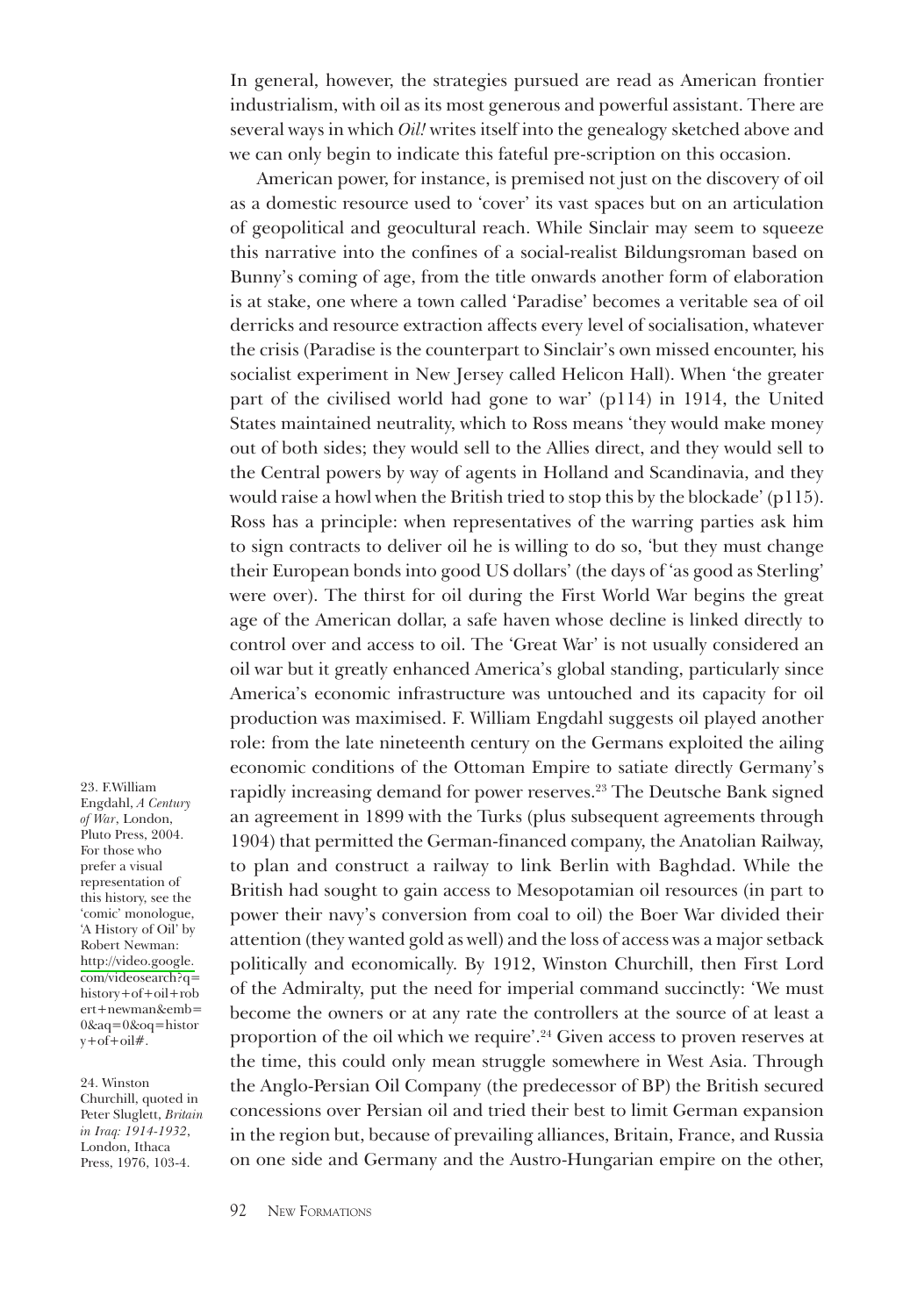it was highly unlikely a propitious rapprochement would be found. The last chance was the formation of the Turkish Petroleum Company that potentially could have solidified cooperation between British, Dutch, and German oil companies, but Britain had already stacked the deck by secretly negotiating Kuwaiti oil rights away from the Ottomans. The war, of course, did not wholly settle these issues, except to exclude the Germans from negotiations in its aftermath (similarly, the Iraq War permitted the United States to void those Hussein-brokered agreements noted by PNAC). After playing both sides, American oil companies were encouraged by the Wilson government to pursue an open door policy on regional oil concessions. This indeed is the contextual contrast that gives Oil! its formal characteristics, the measure of a specific oil encounter as American.

The sharp increase in oil prices during the war made American oil magnates both wealthy and even more politically influential. Here again, Sinclair attempts to portray a society driven by oil logic. Ross, for instance, sees no reason why local officials should not be bribed so that public money can be used to build a road to his oil wells. And, with other oil company owners, the business demands lax taxes and dubious lease contracts from the government. Sinclair bases this critique on the famous Teapot Dome scandal in which members of Harding's government were bribed to lease, without competitive bidding, oil-rich land in Wyoming and California to oil entrepreneurs like Edward L. Doheny (a model for Ross) and Harry F. Sinclair (no relation to Upton). Harding had been heavily financed by Big Oil to dislodge the less cooperative Wilson from the presidency. Ross and his business partner, Vernon Roscoe, viewed bribery as patriotic, since it convinced recalcitrant government officials to see what was best for the country. Harding's Secretary of the Interior, Albert B. Fall, would eventually be convicted of accepting bribes for oil land leases and spend a year in jail. In the novel, while Roscoe is a fugitive from an investigation very much like the Teapot Dome scandal, he continues to do the work of the United States abroad, by seeking to secure land concessions for oil exploration from foreign governments. One of these deals sees him visiting Constantinople for a parlay with the Turkish government 'as a means of squeezing a bigger share of the Mosul oil out of the British'  $(p471)$ . Is this not the beginning of a geoculture of American oil encounters in West Asia that ends with an American occupation of Mosul in 2003?

As noted, Sinclair shares an interest with Munif in workers' political opposition to the substance of oil economics. Much of *Oil!* details a growing resistance to the oil companies' labour practices, whether through strikes at oilfields or through the promulgation of alternative modes of economic justice, principally inspired by the Russian Revolution of 1917. The difference in the meaning of the word 'strike' for the oil industry and for labor activism is the essence of what is at stake in the American oil business. Paul Watkins is a sounding board for these events and movements, a worker and organiser whose political consciousness is piqued by his service in the First World War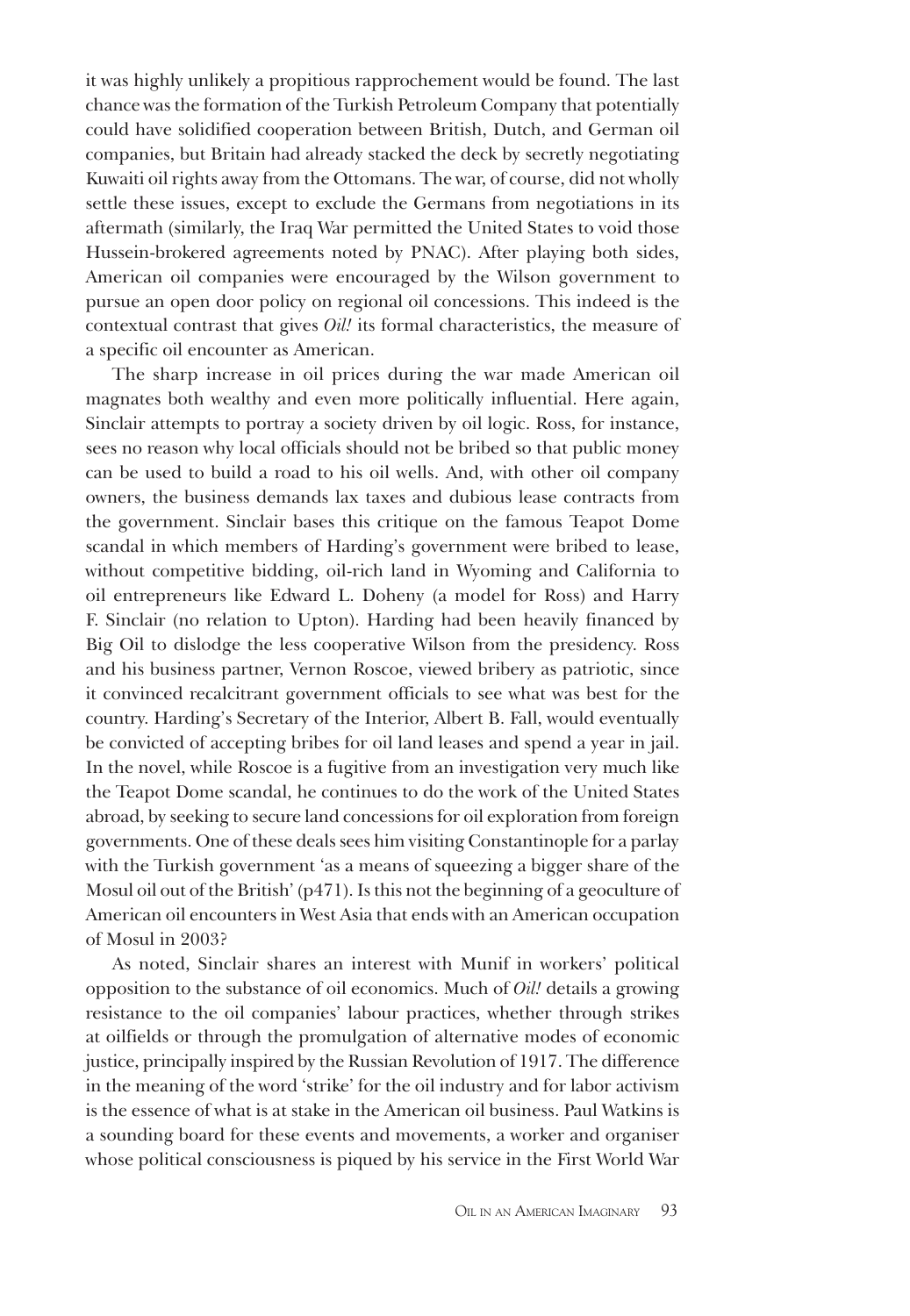and his subsequent re-deployment to fight a secret US war against Bolsheviks and Bolshevism in Siberia. Indeed, the last part of the novel increasingly focuses on the struggles over the meaning of the Russian revolution in American political life. For his part, Ross obviously views socialism and communism as bad for business and is happy that 'Red Scare' reporting is keeping oil magnate machinations off the front pages of the newspapers. Paul sees the oil industry as labour versus capital writ large in American life but is convinced that the greed of the oil barons will only produce more war and little long-term benefits for the American working class. In many respects Paul embodies the oil encounter as a missed encounter for, despite his perspicacity about labour's need to break the logic of the oil industry, his dying words (in Russian) - 'All power to the Soviets' - are themselves a displacement of the confrontation possible in the United States at the time, a space in which any labour gains were subsumed by a government desire to maximise oil accumulation. Sinclair, like Munif, is not wrong to wish this otherwise, for this is also the truth of fiction, but to this extent the American oil encounter meets the same impasse as its subsequent West Asian correlative: the imaginative writer cannot figure the concrete demise of the accumulation process predicated in an oil economy. Labour opposition is a counter-discourse, and an appreciable one in light of the Rosses of this world, but one might also begin to wonder about the appropriateness of the novel as a geocultural form within the representational complexities of oil logic.

Interestingly, the question of an appropriate cultural form is also symptomatic in Sinclair's novel. While the narrative of Bunny's entry into manhood often resonates with the implied reader's naiveté about the realities of the oil business, his role is more than just that of being his father's storyteller. He is not only a representative of moral ambivalence between the competing claims of capital and labour (figured in his oscillation between Ross and Paul) but he is also a keen observer of the cultural life of Southern California. This is played out in Bunny's relationships, particularly in his love for Vee Tracy (a star of silent film) and Ruth Watkins (Paul's sister and arguably the better leftist activist). Vee is well drawn (Sinclair had much experience with Hollywood; indeed, a version of Sinclair's The Jungle was made into a movie in 1914) and her relationship with Bunny permits Sinclair to consider the interrelationship of cinema and oil in the formation of Southern California's economy, and Los Angeles (Angel City in the novel) in particular. Sinclair's naturalism is well-suited to characterisation as a heady mix of effects and affects. The prose can also be cinematic in its ability to conjure the visual and visceral action of his story (one thinks of the stunning description of a derrick fire). Yet beyond the fact that oil money often funded early Hollywood cinema and its real estate ventures (the Bell of Bel-Air fame combined all three attributes), Sinclair does not ponder whether the problem of oil geoculture for the novel is precisely oil's visual register. By way of conclusion I want to offer this aspect of the oil encounter as a missed encounter while maintaining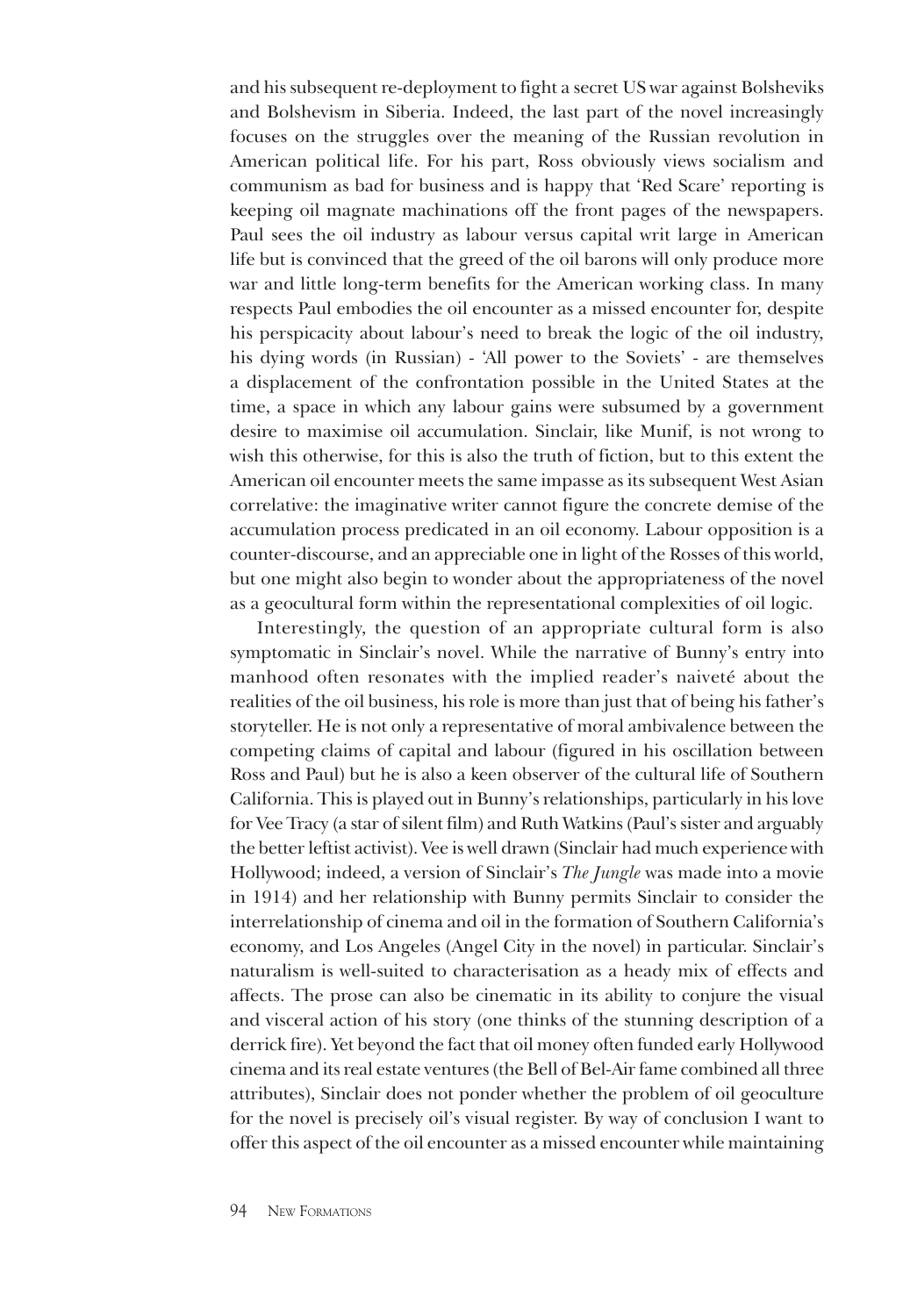its historical parameters.

Almost eighty years after the publication of Oil! Eric Schlosser, something of a muckraker himself, bought the film rights to the novel and was approached by Paul Thomas Anderson who in 2007 made it into a film, There Will Be Blood. For those whose experience of Sinclair's novel was a rigorous lesson in the battle of labour and capital that oil waged in Southern California and beyond, Anderson's star vehicle (for Daniel Day-Lewis, who won an Oscar for his role) must have come as something of a shock. Everything about the history of the industry that had galvanised Sinclair's prose and given the struggles over oil vibrant kinesis is simply blacked out in the film. There are no strikes, Red Scares, or American anti-Bolshevik machinations in Siberia. There is no Great War as a distraction, nor any direct sense that oil has a history in America beyond the eye of its beholder. There is no Paul Watkins to speak of, and barely any Bunny. Anderson, who has had his Robert Altman tableau moments in *Boogie Nights* and *Magnolia*, decides that the Americanness of the narrative comes down to family differences between a frontier capitalist (Daniel Plainview, Day-Lewis's character) and a frontier evangelist (Eli Sunday, played by Paul Dano), differences that come to a head in the bowling alley of Plainview's mansion (in a nice touch, the sequence was shot at the house of Edward Doheny who, as we have noted, was an inspiration behind both Ross and Roscoe). Anderson, like Sinclair, is a consummate storyteller, and for him the moral rot of Plainview and Sunday is all the epic he needs. But this is also what makes the visual economy of oil logic in the film so provocative.

Anderson's story begins at the end of the nineteenth century with Plainview, like Doheny, prospecting for silver. There is no dialogue, just Day-Lewis shot against an impressive Western landscape. Anderson had been watching The Treasure of the Sierra Madre (1948) and borrows from John Huston's fairly basic American tale of rugged individualism turned to greed. The biggest influence is in the stripped-down moral universe that sees Americanness as primarily an effect of individual characterisation. True, Anderson's film pays attention to the process of oil extraction, but the genealogy I have indicated would block characterisation with a kind of documentary heft which Anderson otherwise studiously eschews. For Anderson, what is dirty about oil in this period is its politics and the Americanness that links it to economic power. The film also displays an aversion to Sinclair's thoughts on Bunny's sexual awakening and any representation of Hollywood culture in the early twentieth century. But in seeming to construct its own missed encounter, the narrative ingeniously reveals oil's hold on American consciousness. First, with a strong allusion to Ash Wednesday, a baby is marked on the forehead with crude oil (a sacred oil, used in baptisms, was/is often mixed with ash to help it stick). At the beginning of Lent the mark evokes both sin and mortality and the film is certainly replete with both (Plainview asks at one point, 'What's my sin, the sin of drilling?'). When the father is killed in a mineshaft accident the baby boy is adopted by Plainview and dubbed 'H.W.' (a boy who would eventually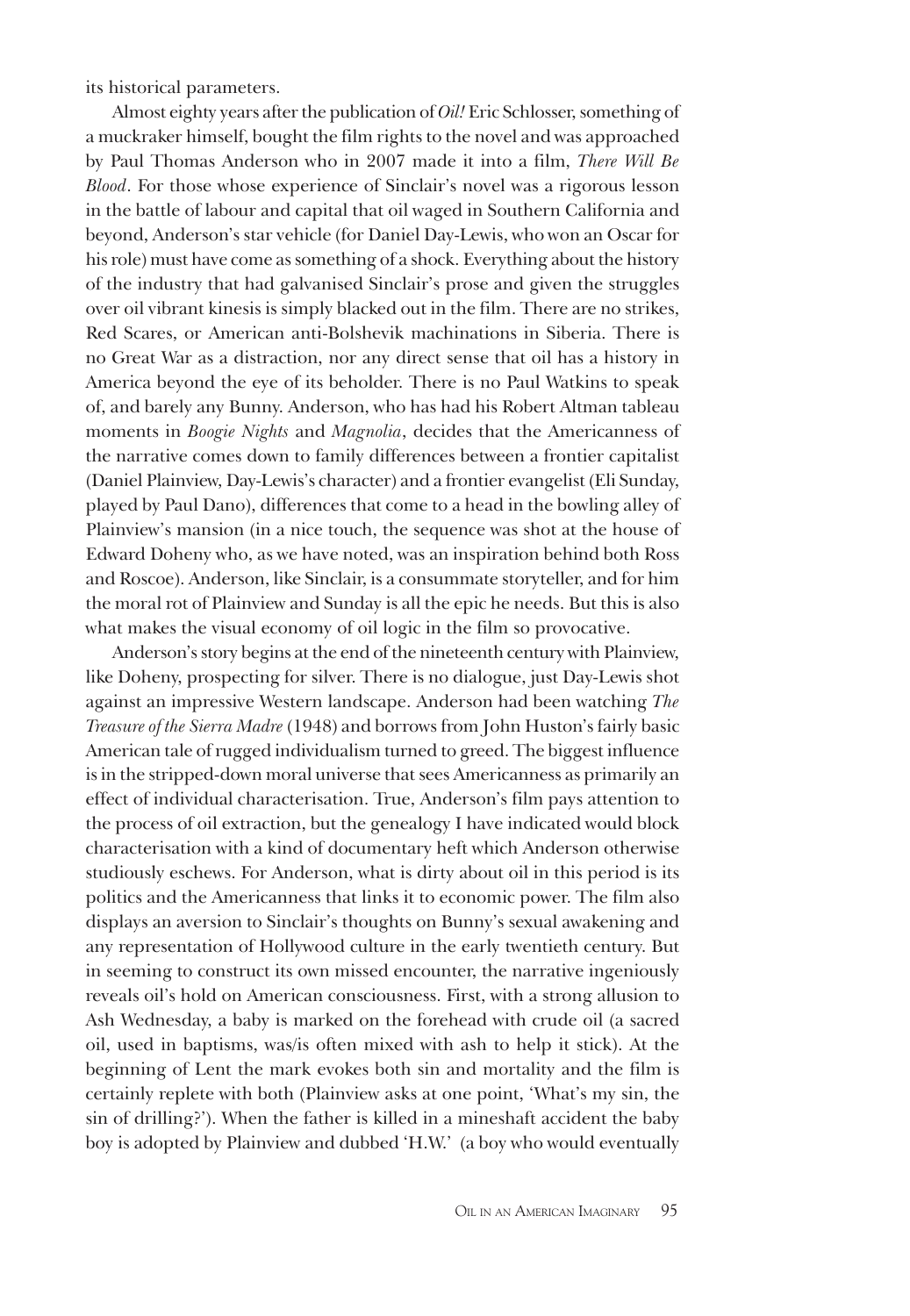make millions in oil, just like the H.W. behind the moniker: George Bush). The mark of oil is echoed almost immediately by an overhead shot of the makeshift pond used to collect oil. It sits on the surface like a glimmering stain, a sign of what is to come. Further baptisms occur: Eli is baptised in mud by Plainview, and Plainview is baptised by Eli before his congregation. Finally, Eli lies baptised in his own blood by Plainview. No blood for oil, the slogan goes? There will always be blood for oil, the film replies.

But beyond the Christian imagery (minus any hint of crusades to the East) America's geoculture of oil is symbolised by Plainview himself. He is, in his own way, the *objet* à of oil, the only way in which the Real of oil's violent logic might appear (a process underlined by his name). In one scene we see Plainview staring behind us at an oil blow-out that has caught fire. He is covered in oil and this accentuates his gaze, as his face also reflects the fire. We do not imagine his awe: we are essentially constructed by it. But surely it is the oil we desire that constitutes our separable self in this algebra of the modern? Indubitably; yet oil is only present by its reflection and not in its essence, in its logic of accumulation and violence. Plainview embodies this visual conundrum: he is oil's medium but simultaneously its lack (interestingly, lack is conveyed by a struggle in filiations: he disowns H.W. [not the son], kills the impostor Henry [not the brother] and finally kills Eli [not the brother, but the brother-in-law]). Yet the use of lack is itself an inadequate explanation for the genealogy we have examined. Plainview does not reveal oil's relationship to the making of the American subject; he floats merely as its banalised symptom, and if the film feels disconnected from the history we have intimated that is precisely the order of this history's founding fiction. The metonymic disjunction between blood and oil in its title is forced, but consistent with its material foundation. When Eli desperately wants a reward for bringing in Bandy's tract for oil extraction, Plainview says he's already taken it: 'I drink the blood of lamb from Bandy's land'. The displacement is pronounced but not exactly American, so Plainview explains how he got the oil via Anderson's adaptation of Albert B. Fall's archived congressional testimony: 'I drink your milkshake!' And this, along with the H.W. quip, is as close to political history as Anderson's film will get.

If Sinclair's Oil! is one bookend of America's century, then Anderson's adaptation of it in There Will Be Blood is its other. The latter celebrates the decline of America's power through oil while suppressing as best it can what this power has meant (the symptoms are everywhere, including the massive black cloud of an oil fire so strongly reminiscent of the darkness that befell Kuwait). Anderson announces film to be appropriate to the articulation of such an elision not simply because of its visual economy but because Hollywood was oil's industrial 'brother' in making southern California a template for American modernity. Hundreds of American films take up oil's absent presence (most famously, of course, *Giant*) but perhaps it is only now, when the empire has overreached its geopolitical desire, that such obsessive consanguinity could take the form of a deadly missed encounter. I have only